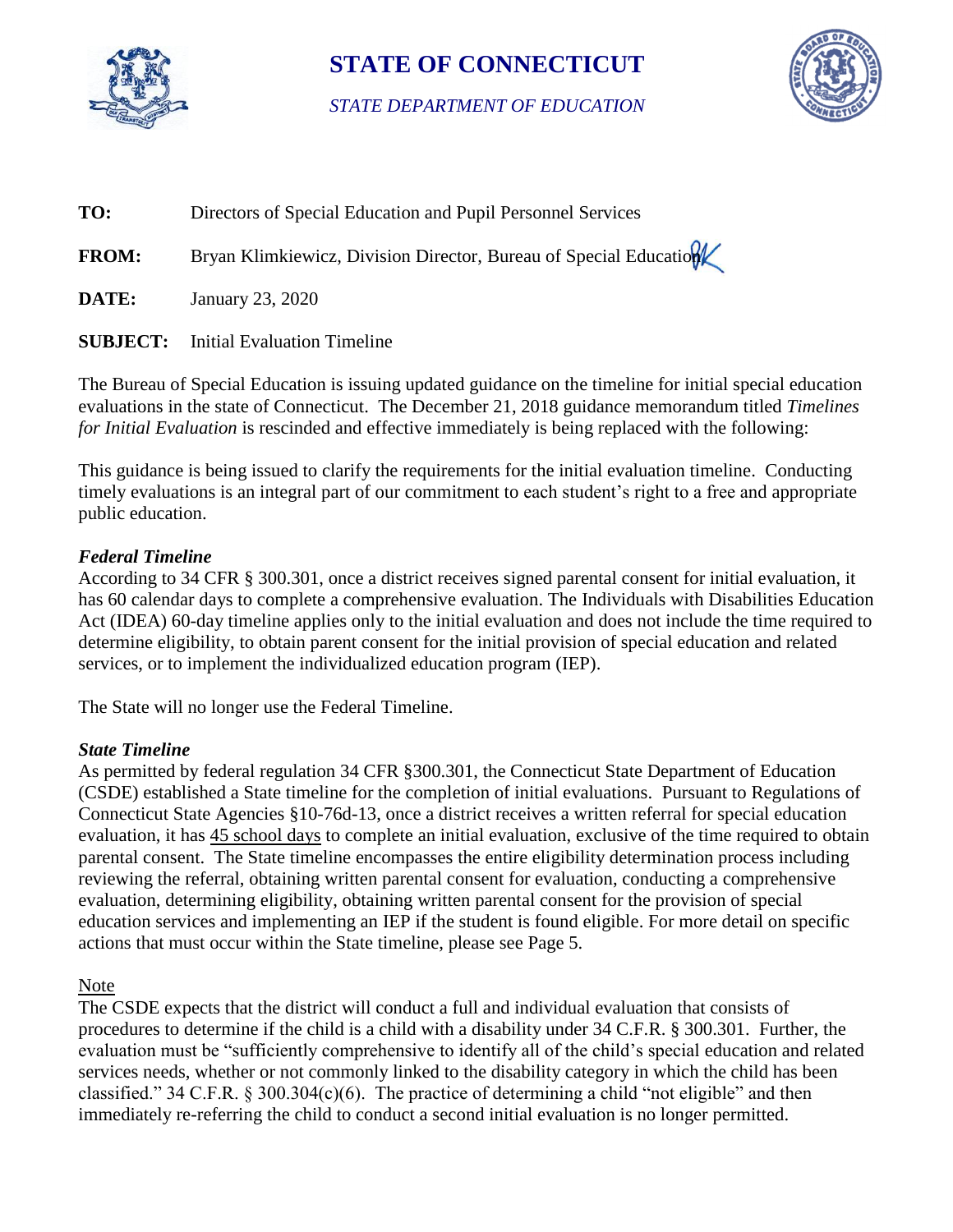#### During the School Year

 In the case of a referral made during the academic year, the IEP shall be implemented within 45 school days of the referral, exclusive of the time required to obtain parental consent. In other words, in district receives it back. In the case of a child whose IEP requires an out-of-district or private placement, accordance with requirements regarding consent, the timeline may pause for up to 10 school days from the date the parent receives the *Notice and Consent to Conduct an Initial Evaluation* form (ED625) until the district receives it back. Similarly, the timeline may pause again for up to 10 school days from the date the parent receives the *Consent for the Initial Provision of Special Education* form (ED626) until the the IEP shall be implemented within 60 school days of the referral, exclusive of the time required to obtain parental consent.

### End of the School Year

 When a student is referred and recommended for evaluation near the end of the school year, districts are strongly encouraged to complete the initial evaluation as soon as possible. However, a district may complete the evaluation at the beginning of the next school year provided that it adheres to the State's 45 school day timeline. For example, the lack of staff or student availability during the summer months may prevent the evaluation from being completed sooner.

#### **Between School Years**

In case of a referral made in between school years, the effective date of the referral may be deemed to be the first school day of the next school year.

# *Additional Considerations*

The CSDE has determined that the 45 school day timeline begins after a district receives a signed, completed referral form (ED621) *Referral to Determine Eligibility for Special Education and Related Services* or a written referral made by one of the following individuals:

- parent, guardian, or surrogate parent;
- $\blacksquare$  the student, if he or she is 18 years or older;
- school personnel; or
- $\blacksquare$  individuals from agencies to whom parental permission has been granted.

 If when speaking to a district staff member, a parent verbally expresses a concern that his/her child may necessary accommodation to ensure the referral is processed. Districts are strongly encouraged to employ have a disability and need special education services, the staff person should direct the parent to put his/her concern(s) in writing and then accept that document as a referral. If the parent is unable to put the request in writing, the staff member should follow the district's process for such cases and provide the a date stamp or similar method to document when a district staff member receives an initial referral.

 which may be closer to the student's third birthday. It is important to note that written parental consent to The Office of Early Childhood will notify school districts about all children enrolled in the Birth to Three system who either reside in their district or for whom the district has been designated as Nexus (as determined by the Department of Children and Families). One group of children included in the notification are those enrolled in Birth to Three whose parents have agreed to include the school district in the child's transition planning conference. The district should accept the notification of these children as an official referral and contact the parent to discuss the most appropriate time to complete an evaluation, conduct an initial evaluation must be obtained by the district even if the planning and placement team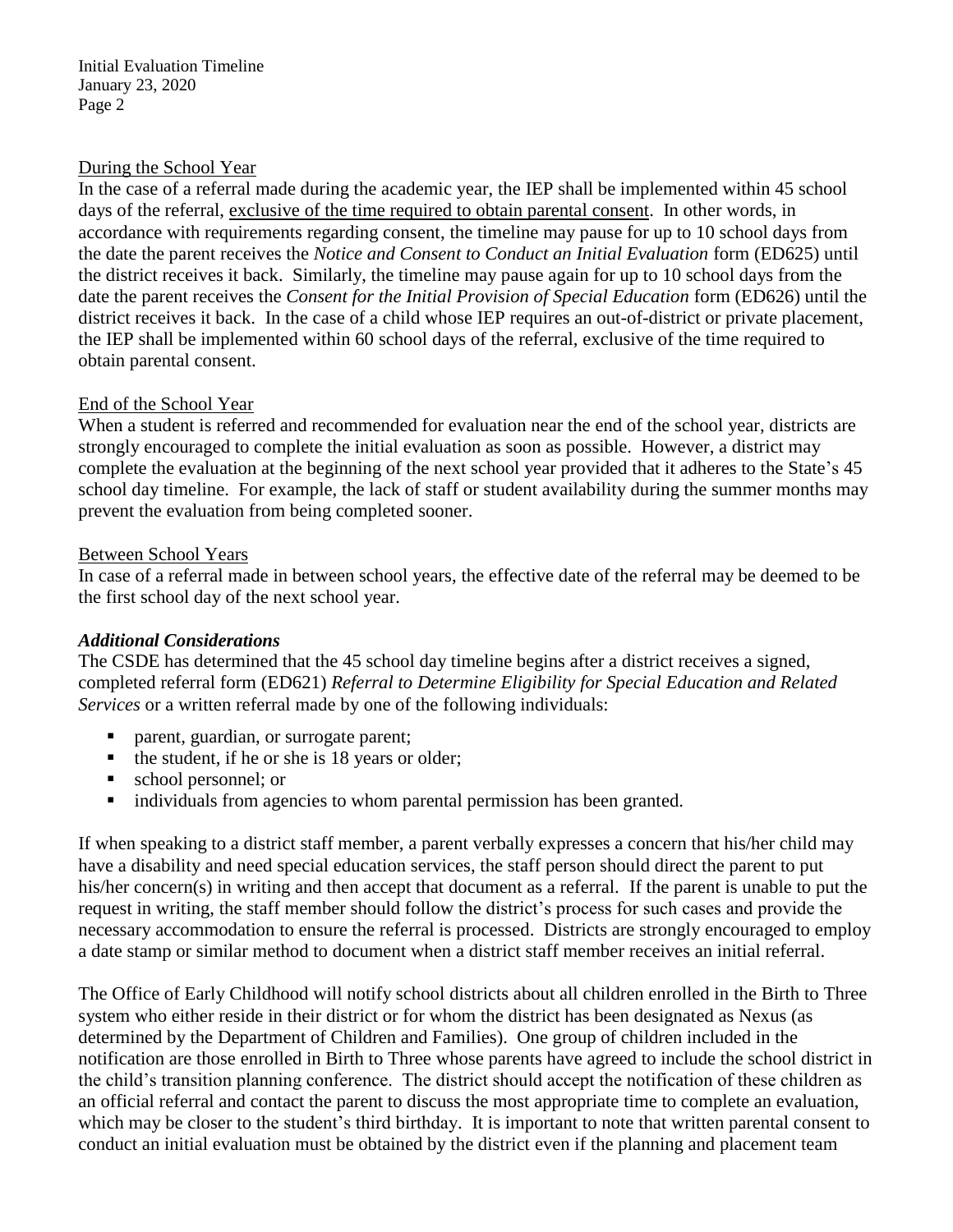Initial Evaluation Timeline January 23, 2020 Page 3

(PPT) is using the available evaluation information provided by the Birth to Three system to determine the student's eligibility. To meet federal requirements, the district is required to have an IEP in place by the child's third birthday.

 In situations where it is not possible to have a program in place by age three because of a late referral (e.g., children referred by a parent at age 34 months or older), the expectation would be to complete the initial evaluation within the State's 45 school day timeline. Therefore, a late referral for a child who is close to age three may result in IEP services beginning after the child's third birthday.

# *Reporting Requirements*

 parents in private and/or religiously affiliated schools in the district. The CSDE considers the timely and reported in the district-level annual performance report (APR). The CSDE requires electronic data submission on initial evaluation activities that were conducted by each district every year. Under the IDEA Part B, districts are required to report data for all children ages three to twenty-one years for whom written parental consent to conduct an *initial* evaluation has been received between July 1 and June 30 of each year, including children who are home-schooled or placed by their accurate submission of these data when making the district's annual special education determination

Commencing with Connecticut's State Performance Plan/Annual Performance Report (SPP/APR) Part B submission due to the Office of Special Education Programs (OSEP) on February 3, 2020, the initial evaluation data the CSDE provides for *Indicator 11: Child Find* will be consistent with the State's 45 school day evaluation timeline and will no longer be based on the federal 60 calendar day timeline, which had been the CSDE's past practice.

Children who are referred for special education consideration but for whom written parental consent to conduct an initial evaluation is not obtained by the district should not be included in the data collection.

When a district receives a referral and written parental consent at the end of one school year and completes the evaluation and eligibility determination at the beginning of the next school year, the student's evaluation timelines record must be included in the collection year during which the district receives written parental consent for initial evaluation.

 A district must report data for each student for whom it determined eligibility. This includes students the provision of special education (ED626). Districts should not report data for re-evaluations, Section 504 PPT determined not eligible for special education services, as well as students determined eligible for special education but for whom the district did not receive written parental consent for the initial evaluations, or gifted and talented evaluations.

Districts will continue with the current process for reporting evaluation timelines data to the CSDE for the remainder of the 2019-20 school year; however, districts should expect some updates to the State's evaluation timelines data collection system starting with the 2020-21 collection year. More specific information about the data collection changes will be provided to districts and IEP system vendors before the changes are implemented.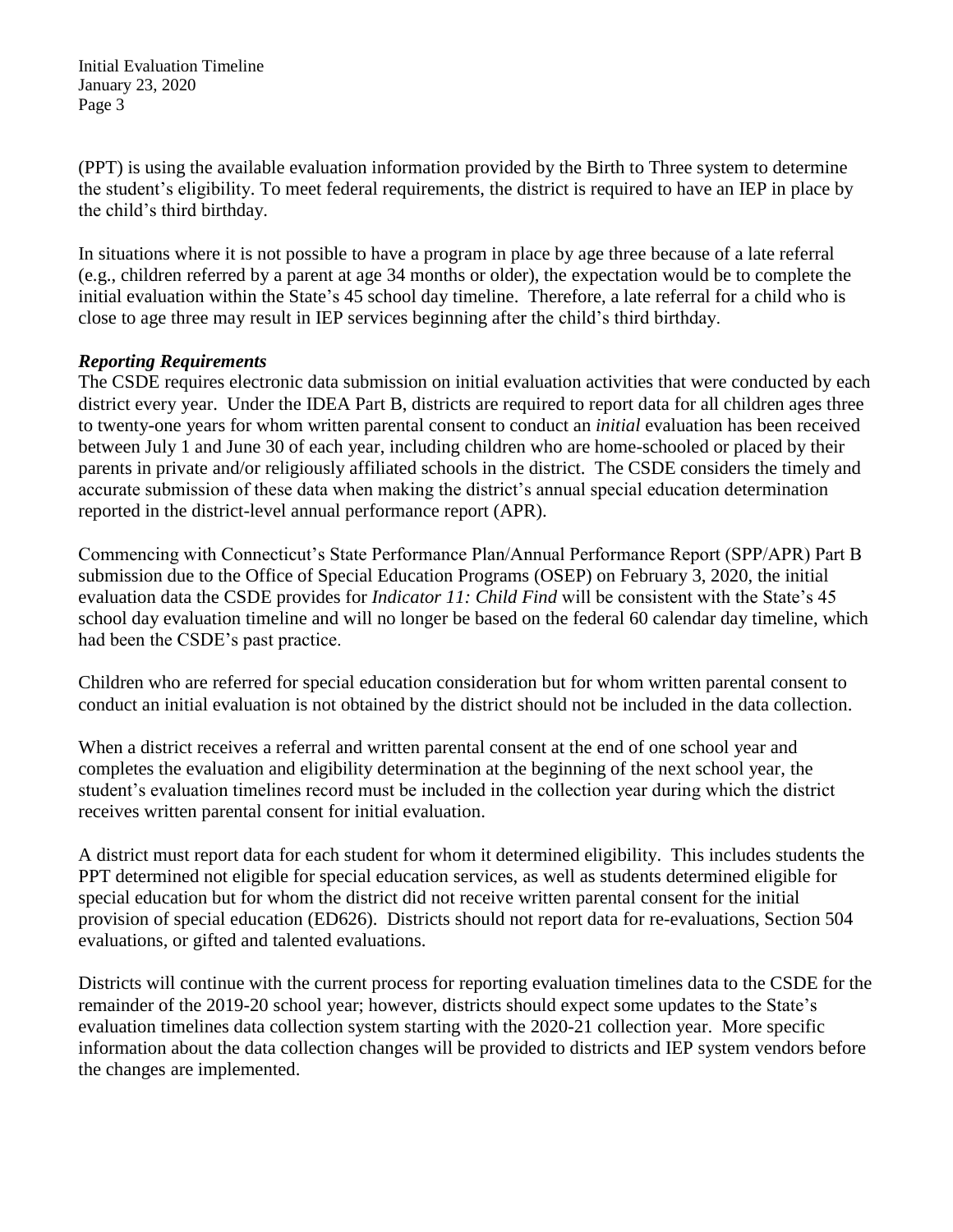Initial Evaluation Timeline January 23, 2020 Page 4

# *Technical Assistance*

Districts should refer to the technical assistance contacts listed below with any questions regarding the evaluation timelines reporting.

| <b>Topic</b>                                          | <b>Contact</b>    | <b>Telephone</b> | E-mail                   |
|-------------------------------------------------------|-------------------|------------------|--------------------------|
| SPP/APR Indicator 11                                  | Michael Tavernier | 860-713-6929     | michael.tavernier@ct.gov |
| <b>Evaluation Timelines</b><br>Data Collection        | Gil Andrada       | 860-713-6883     | gilbert.andrada@ct.gov   |
| <b>Evaluation Timelines</b><br>Analysis and Reporting | Diane Murphy      | 860-713-6891     | diane.murphy@ct.gov      |

cc: Ajit Gopalakrishnan, Chief Performance Officer Abe Krisst, Bureau Chief Michael Tavernier, Education Consultant Gilbert Andrada, Education Consultant Diane Murphy, Education Consultant